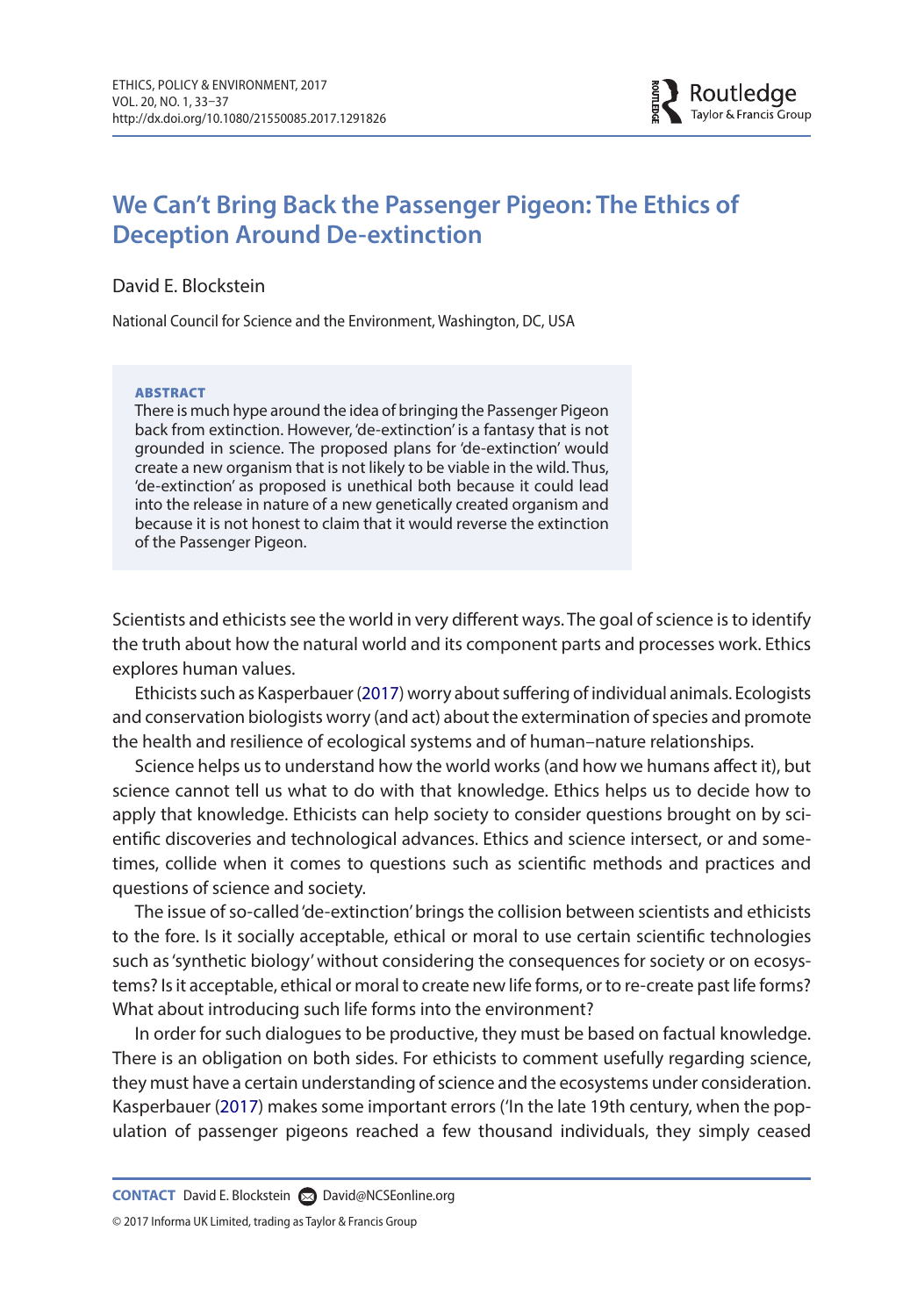#### $34 \quad \circled{4}$  D. E. BLOCKSTEIN

reproducing') and misinterpretations of science such as thinking that Passenger Pigeons could be introduced into the Pacific Northwest. But there is an obligation among scientists to communicate clearly about the facts of science and not to over promise about what scientists and science can and can't do.

In the view of this scientist, one of the ethical violations of the proponents of 'de-extinction' is to lure and seduce the public with false promises and fantastical visions of bringing extinct species back from the grave.

I am an ornithologist and conservation biologist who specializes in the family Columbidae (doves and pigeons). I have conducted research on endangered doves and pigeons. I have also conducted library and museum research on the extinct Passenger Pigeon (*Ectopistes migratorius*) and have published scientific papers on the ecology and extinction of this amazing species (including the definitive life history account in the Birds of North America series (Blockstein, [2002](#page-3-0)).

<span id="page-1-3"></span><span id="page-1-0"></span>The story of the Passenger Pigeon is one of the most remarkable of any species of the modern era. Living only in North America and breeding only in the eastern deciduous forest, this nomadic colonial species, reached numbers vastly exceeding any other land bird. Retrospective analyses of the population put its numbers at 3–5 billion (Schorger, [1955](#page-4-1)), nearly 25% of all birds in colonial North America. The flocks of Passenger Pigeons were legendary, so thick and plentiful that they blocked the sunlight for hours on end as they passed in search of unpredictable bumper crops of acorns, beech nuts, berries, and grain. Their demise was also legendary. Victims of unregulated killing for commerce in meat, feathers and capture of birds for sport, and devastation of their nesting colonies, the population crashed in the mid-nineteenth century from billions to none in 40 short years (Blockstein & Tordoff, [1985](#page-3-1)).

<span id="page-1-1"></span>The legendary status of the Passenger Pigeon makes it an obvious subject for the hopes and dreams of technologists and their promoters who wish to bring back the spectacle of the prodigious flocks. Their fantastic vision and dependence on synthetic biology, under the rubric of 'de-extinction' creates a minefield of ethical issues that are considered by Kasperbauer and the other respondents of this journal issue.

<span id="page-1-4"></span>I am very familiar with the proponents of 'de-extinction'. I attended the first meeting of Project Revive and Restore (The Long Now Foundation, [2016](#page-4-2)) in February 2012 where we toured the Harvard lab of biotechnologist George Church and viewed the pioneering genomic editing technology that supposedly will be used to recreate the Passenger Pigeon. I was at the TEDX conference on 'de-extinction' hosted by the National Geographic Society in February 2013.

The problem is that all of the gene editing in the world will not bring back the Passenger Pigeon or any other extinct species. The gene editors are practitioners of synthetic biology, which is a tool to create new organisms, not to restore extinct organisms. But, as noted by Meine ([in press](#page-4-3)) 'reconstituting a genome and putting the resulting organism outside is not the same as conserving a species or a place'.

<span id="page-1-2"></span>Scientists associated with the project are intending to sequence the genome of the Passenger Pigeon using DNA extracted from specimens in museums and private collections. This in itself is a legitimate exercise in basic science. They plan to compare the genome of the Passenger Pigeon with that of its nearest living relative, the Band-tailed Pigeon (*Columba fasciata*) of the American West, identify differences in the two genomes and conclude that the differences are what distinguish the two species. This also is legitimate science.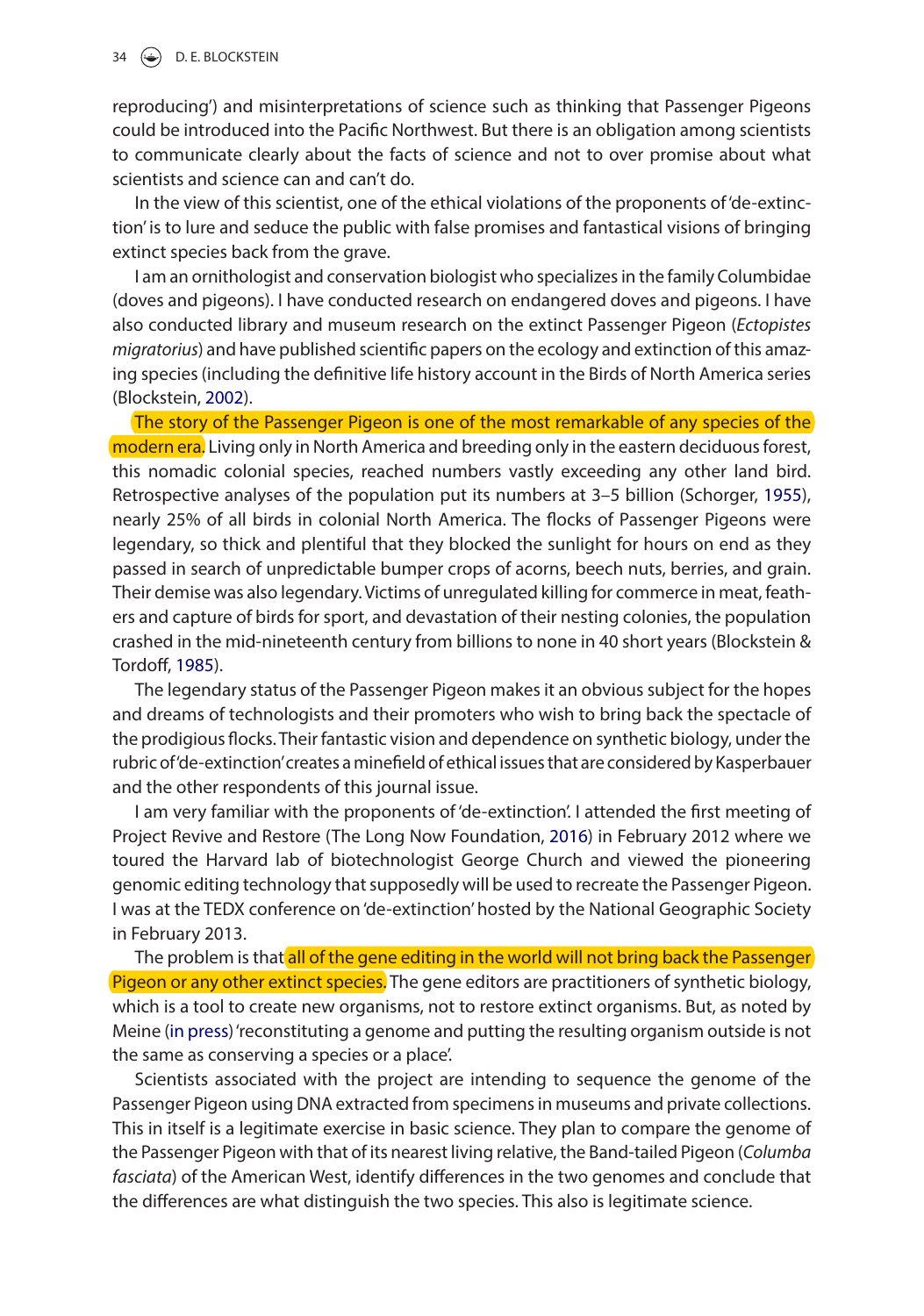The problem comes when the proponents move from description to manipulation. They plan to insert pieces of DNA from extinct Passenger Pigeons into DNA from Band-tailed Pigeons with the goal of manipulating the genome to make it more and more like the Passenger Pigeon genome (The Long Now Foundation, [2016\)](#page-4-2). Even if they are successful at introducing some Passenger Pigeon-like characteristics such as a longer tail, into Band-tailed Pigeons, they are not making a Passenger Pigeon.

They would be creating a new biological entity—a chimera that is not a Passenger Pigeon but would be an altered Band-tailed Pigeon with some Passenger Pigeon genes and features (Temple & Blockstein, [2014\)](#page-4-4).

<span id="page-2-1"></span>A species is more than an accumulation of its genes. The epigenetic interactions between genes and environment are responsible for the phenotype of the organism (its physical appearance). The connections between genes and behavior are not well understood, but there are significant contributions of evolutionary history and family upbringing that affect behavior. Even if biotechnologists could create a creature that looks like a Passenger Pigeon, the chances that it would behave like a Passenger Pigeon are essentially zero. This loss of behavioral traits necessary for survival in the wild is a significant problem even for animals that have been kept in captivity and then are reintroduced into the wild (McPhee, [2003\)](#page-4-5).

Thus, there are two essential ethical problems with the 'de-extinction' scheme.

- <span id="page-2-0"></span>(1) It is not ethical for humans to be creating a new organism and introducing it into the environment.
- (2) It is not ethical for the proponents of 'de-extinction' to claim that they are bringing back an extinct organism when they are not. It is not ethical to be purporting science fiction under the guise of science.

I will leave it to others to discuss the ethics of diverting scarce scientific and conservation funds and other resources to 'de-extinction' when the world is in the midst of an unprecedented crisis of extinction and loss of biological diversity.

Even for those who wish to give the synthetic biologists a pass and say, 'even if it is not exactly a Passenger Pigeon, it will be the next best thing', there is a major problem. Even if one were somehow miraculously able to create a Passenger Pigeon it would be doomed.

The first problem is that the environment in which the Passenger Pigeon thrived is gone forever. Passenger Pigeons existed in a largely forested landscape where the human footprint was minimal. Now pigeons are gone, people and our technology are everywhere and the eastern deciduous forest has been chopped into bits surrounded by a biological wasteland of development.

Individuals and species can't and don't live apart from their environment. The Passenger Pigeon was dependent upon a massive, dynamic, contiguous area of forest where there was always enough food within a day's flight to support a horde of millions of birds. Passenger Pigeons did not live in isolation, they lived within an ecosystem.

But, if one started with just a few Passenger Pigeons, or even pseudo-Passenger Pigeons wouldn't there be enough habitat for them? This brings up the second problem. Passenger Pigeons did not live in isolation. They lived in enormous flocks of hundreds of thousands and more birds. Everything about the Passenger Pigeon evolved for living in enormous flocks.

The flocks provided eyes to find food and to detect predators. They provided safety in numbers for an individual bird which had a one in a billion chance of being the bird that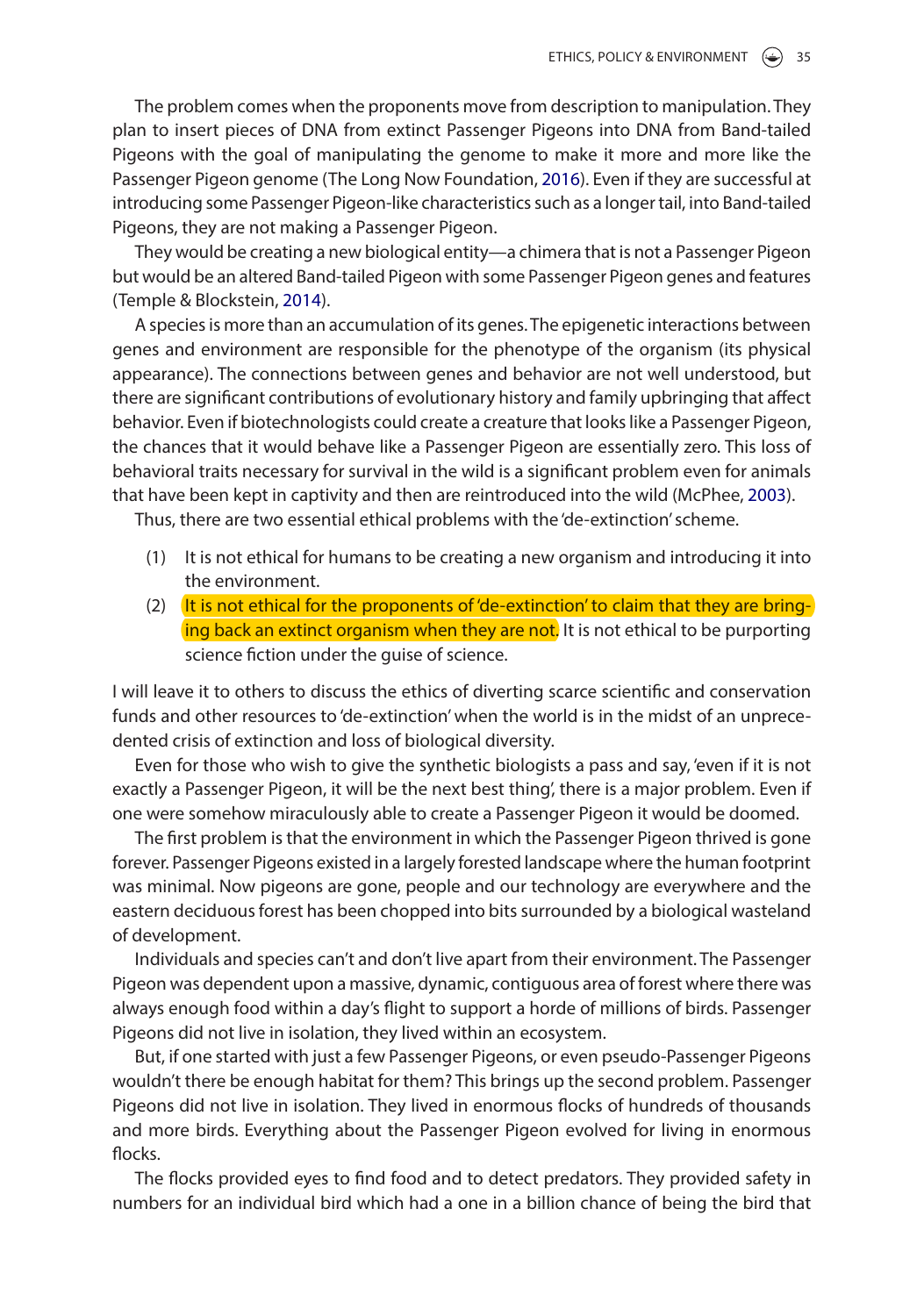#### 36 D. E. BLOCKSTEIN

was caught by the hawk that dove into the flock. The safety in numbers was especially important in the nesting colonies, known as cities, where upwards of 50 nests in a tree for over 100 square kilometers made the odds of losing an egg or young to predators very, very small. The colonial habit enabled the Passenger Pigeon to reach enormous numbers even though they produced only a single egg each year.

<span id="page-3-4"></span>The demise of the species was inevitable once the numbers dropped below a critical mass. Although Halliday [\(1980](#page-4-6)), cited by Kasperbauer, erroneously concluded that Passenger Pigeons would not attempt to breed without the stimulation of a colony, Passenger Pigeons did breed in small groups and even lone pairs. But without the massive colonies to buffer from predators, breeding success must have been abysmal and the species continued its death spiral to extinction.

Maybe the greatest ethical failure of the entire 'de-extinction' charade to create a new life form is that the closer it resembles the original life form, the more likely it will be doomed due to the factors that led the species to go extinct originally. Even a genetically reconstructed 'Proxy Passenger Pigeons' would have no chance of leading to a viable population in nature.

This is the ethical third strike against so-called 'de-extinction'. Not only is it impossible to re-engineer an extinct organism and unethical to claim otherwise, but the re-engineered new organism would not be able to survive in the wild.

<span id="page-3-5"></span>Aldo Leopold [\(1947](#page-4-7)), in dedicating a monument to the Passenger Pigeon wrote and spoke eloquently 'The Passenger Pigeon was no mere bird, he was a biological storm. He was the lightning that played between two biotic poles of intolerable intensity: the fat of the land and his own zest for living. Yearly the feathered tempest roared up, down, and across the continent, sucking up the laden fruits of forest and prairie, burning them in a traveling blast of life. Like any other chain reaction, the pigeon could survive no diminution of his own furious intensity. Once the pigeoners had subtracted from his numbers, and once the settlers had chopped gaps in the continuity of his fuel, his flame guttered out with hardly a sputter or even a wisp of smoke'.

<span id="page-3-3"></span>To believe that the biological phenomenon that was the Passenger Pigeon can be recreated is at best an exercise in wishful thinking and at worst a cruel deception. There is no plausible way to go from a few 'Proxy Passenger Pigeons' to a viable population. De-extinction is simply not possible. No advances of synthetic biology will change that. As William Beebe ([1906](#page-3-2)) commented '… when the last individual of a race of living beings breathes no more, another heaven and another earth must pass before such a one can be again'.

#### **Disclosure statement**

No potential conflict of interest was reported by the author.

## **References**

<span id="page-3-2"></span><span id="page-3-0"></span>Beebe, C. W. [\(1906\)](#page-3-3). *The bird, its form and function* (Vol 1, 496 pages). New York: Holt Publishers. Blockstein, D. E. [\(2002\)](#page-1-0). Passenger Pigeon: Ectopistes migratorius. In *The Birds of North America*. Retrieved December 1, 2016, from<https://birdsna.org/Species-Account/bna/species/paspig>

<span id="page-3-1"></span>Blockstein, D. E., & Tordoff, H. B. ([1985](#page-1-1)). Gone forever: A contemporary look at the extinction of the Passenger Pigeon. *American Birds, 39*, 845–851.